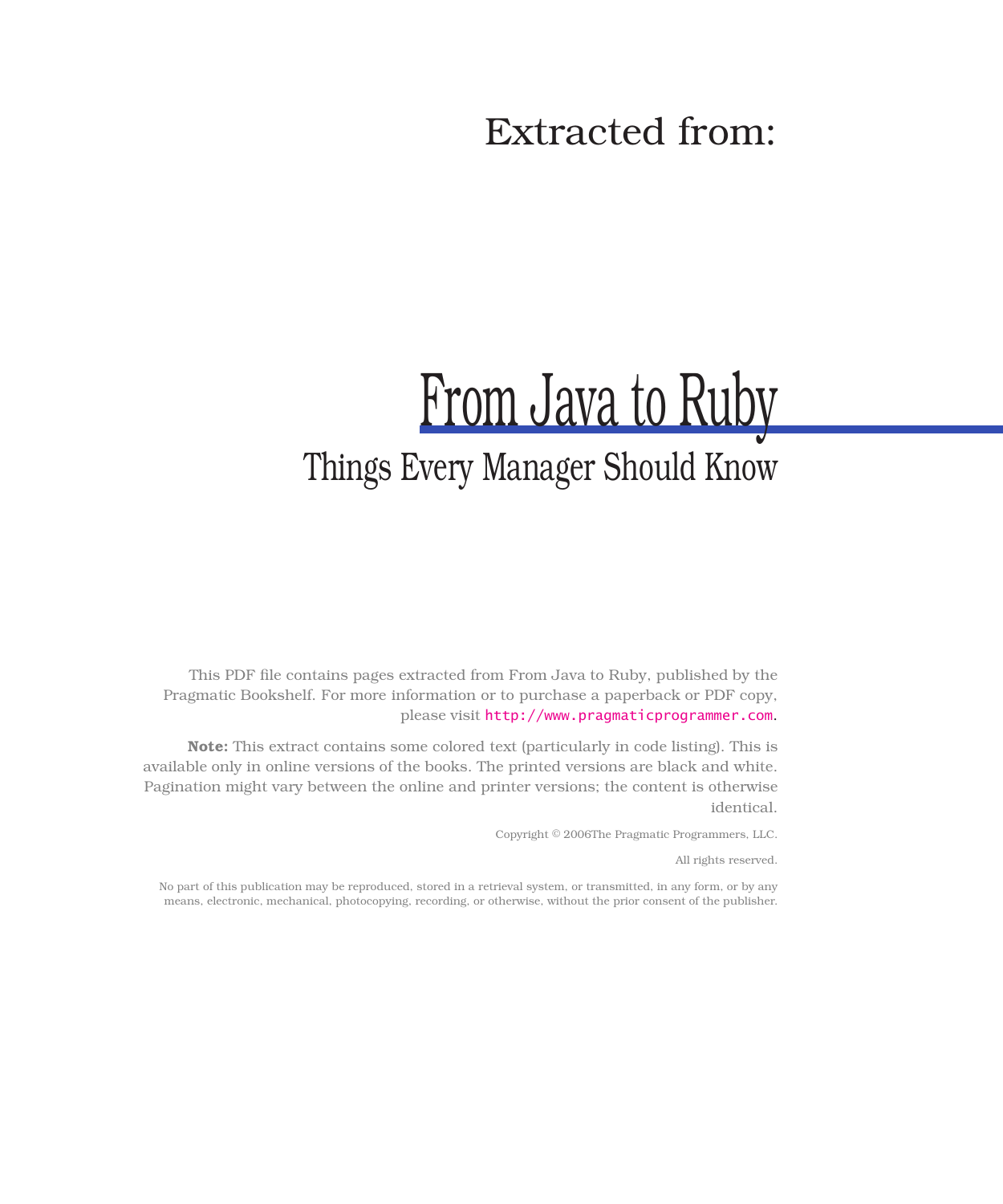### Chapter 2

# <u>ralli</u>

If you want to truly know the health of your project, you have to get in touch with your pain. Athletes need to strike a balance between nagging twinges and deeper telling aches; development managers must distinguish between mere hiccups and symptoms of damaging disease. If you're succeeding with Java with only nagging pain—if you're delivering software your customers want on time within your budget and with happy developers—you probably shouldn't consider moving to Ruby. But if your aches run deep and are the symptoms of real disease, you have to act. The first step of introducing any new technology must be recognizing pain.

### **2.1 The House of Pain**

After hearing all the hype around Ruby on Rails and other frameworks, you might be tempted to bolt for the exit too soon, but take a deep breath first. Don't let anyone tell you that Ruby is the answer to every question. Java does have some tremendous advantages over most other programming languages:

- *Java's population of programmers is huge.* With Java's massive pool of programmers, you can always find developers to hire or supplement your staff with temps, consultants, or even offshore development.
- *Java's open source community thrives.* Open source projects exist across a wide spectrum of problem spaces and fill many different niches. With Java, you can often get software for free that you'd have to build yourself or pay for on other languages.
- *Java is mature.* Java is often the safest choice.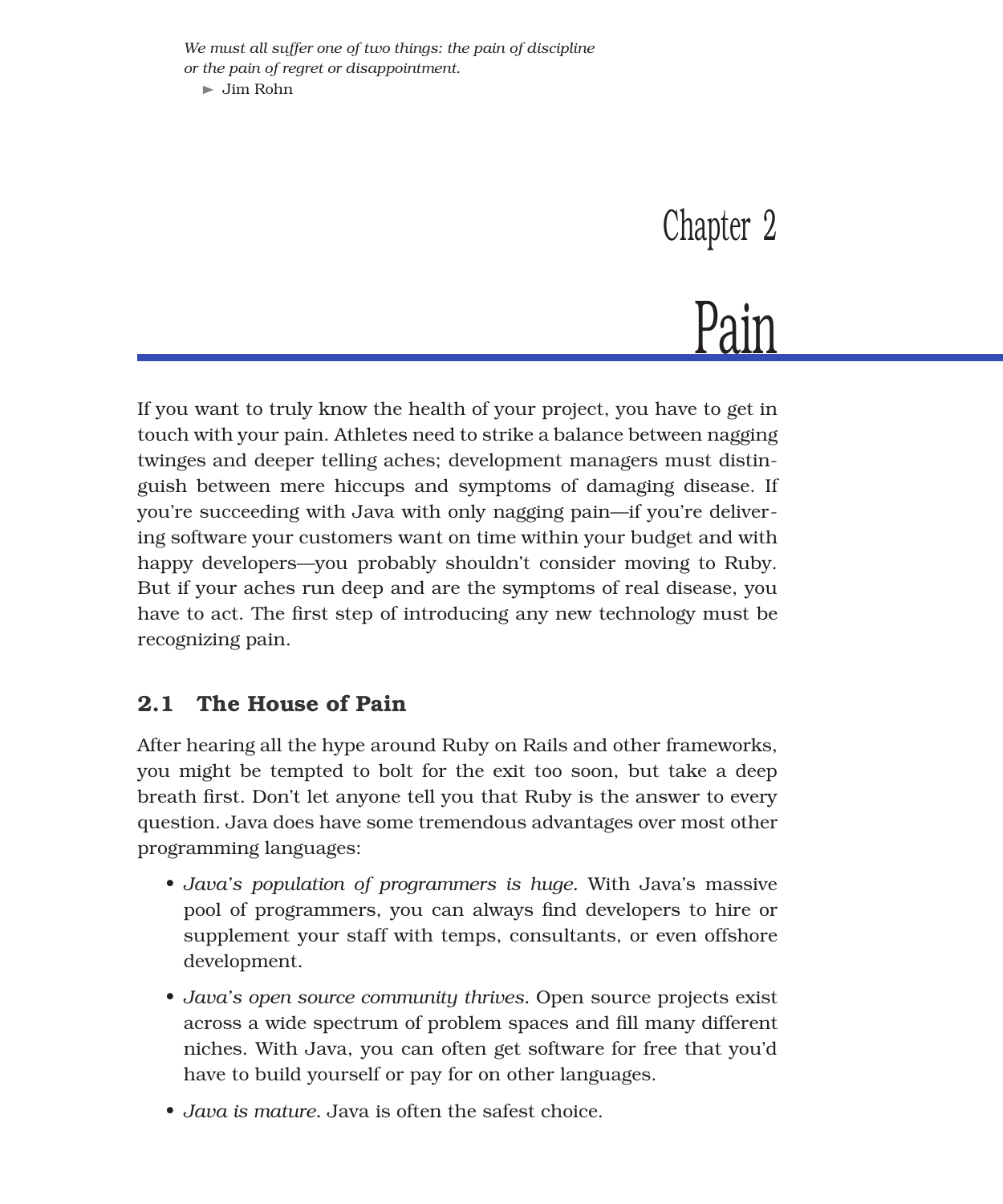- *Java is scalable.* We've learned enough from experience to build applications that scale.
- *Java offers choice.* You don't have to paint yourself into a corner with Java, because you have so many open standards defining many important interfaces and vendors to choose from.

### **Technology**

In general, Java is a safe choice. It's mature, complete, and ready for outsourcing. For good reasons, Java has dominated Internet integration projects. Sure, Java can handle the most difficult enterprise integration issues. It has got features to solve notoriously hard problems:

- *Two-phase commit.* When the same application needs to coordinate two resources—such as two databases, for example—you sometimes need sophisticated software to tie the two together to keep things consistent. That software often uses two-phase commit, and Java supports it.
- *Powerful object-relational mapping.* Say your company's new DBA, a PhD student with ten years of schooling but no practical experience, proudly brings you a database model that is in 14th normal form. After they stop screaming, your programmers tell you they have never heard of 14th normal form, but they are quite sure that they don't want to subject their object model to such torture.

Instead, your best programmers use a framework to translate data between the database schema and the objects of your application. That technique is known as object-relational mapping. Java has mature frameworks that do it well; Ruby doesn't.

• *Distributed objects.* When you need to build applications that span many different computers across the room, or even across the ocean, you sometimes need specialized software to help different pieces of the application communicate. Java can manage distributed objects in many ways. Ruby's options are more limited.

Ruby does have some simple transaction management and some rudimentary object-relational mapping, but those frameworks are nowhere near as powerful or as proven as their Java counterparts. If you were to attack any of these problems with Ruby today, you'd possibly wind up writing too much infrastructure and glue code.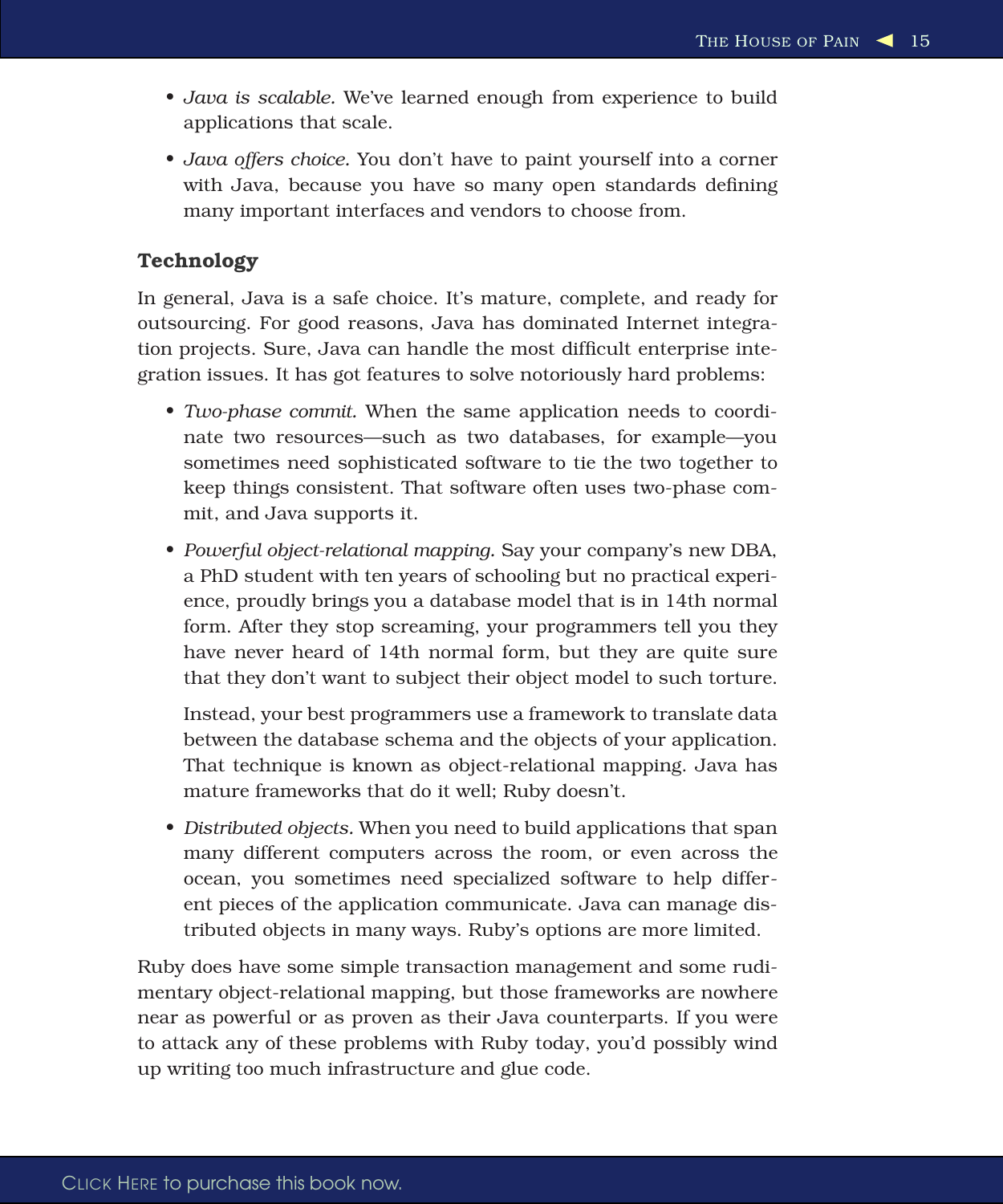With Java, a whole lot of your glue code comes for free. Treat these enterprise problems as if they were elephants. You can't bring down an elephant with a toothpick or a Swiss army knife. You need an elephant gun. The Java platform is an elephant gun.

### **The Hierarchy of Pain**

I once talked to a customer about the problems in her enterprise. After questioning her developers and reading code, I strongly suspected that productivity was her biggest problem. In fact, I was wrong. They were horribly unproductive, but given the business climate, it didn't matter. Their group was dependent on requirements from three different business units, and the development team frequently had to wait weeks at a time for new requirements. It dawned on me that the director was telling me the truth. *Java development was simply not a bottleneck.* If Java is not the problem, don't go looking for a solution.

To be successful, you need to understand the pain in your organization and interpret it. You need to know where the pain is the most acute. Most projects don't fail for technical reasons. If you can't solve your communication problems, if you can't control scope creep, or if you can't tell what the customer actually wants, the choice of programming language is not going to matter to you. It's simply not high enough in the hierarchy of pain. Put this book down, and pick up another one. Ruby won't help; it will only introduce more risk.

But if you're inclined to believe that a simpler, more productive language would help, read on. Too many people worship Java, and too many vendors tell you you that Java can be all things to all people, and therein lies another kind of risk. Using the wrong tool for the job, even when it's the most popular tool, costs you money. Many of the problems that we solve with Java simply aren't elephants. I'd argue the problem we solve *most often* with Java—putting a web-based user interface on a relational database—isn't an elephant. It's a fuzzy little bunny rabbit. Or a squirrel. Although you can probably kill a rabbit with an elephant gun, bad things usually happen when you do.

Solve the wrong problem with the wrong technology, and the real pain begins. When Java was invented, it was simple, nimble, and robust when compared to most alternatives. But the pain crept up on us, slowly building from an itch to a piercing, throbbing crescendo. Let's look at the types of problems you're likely to find with the Java platform.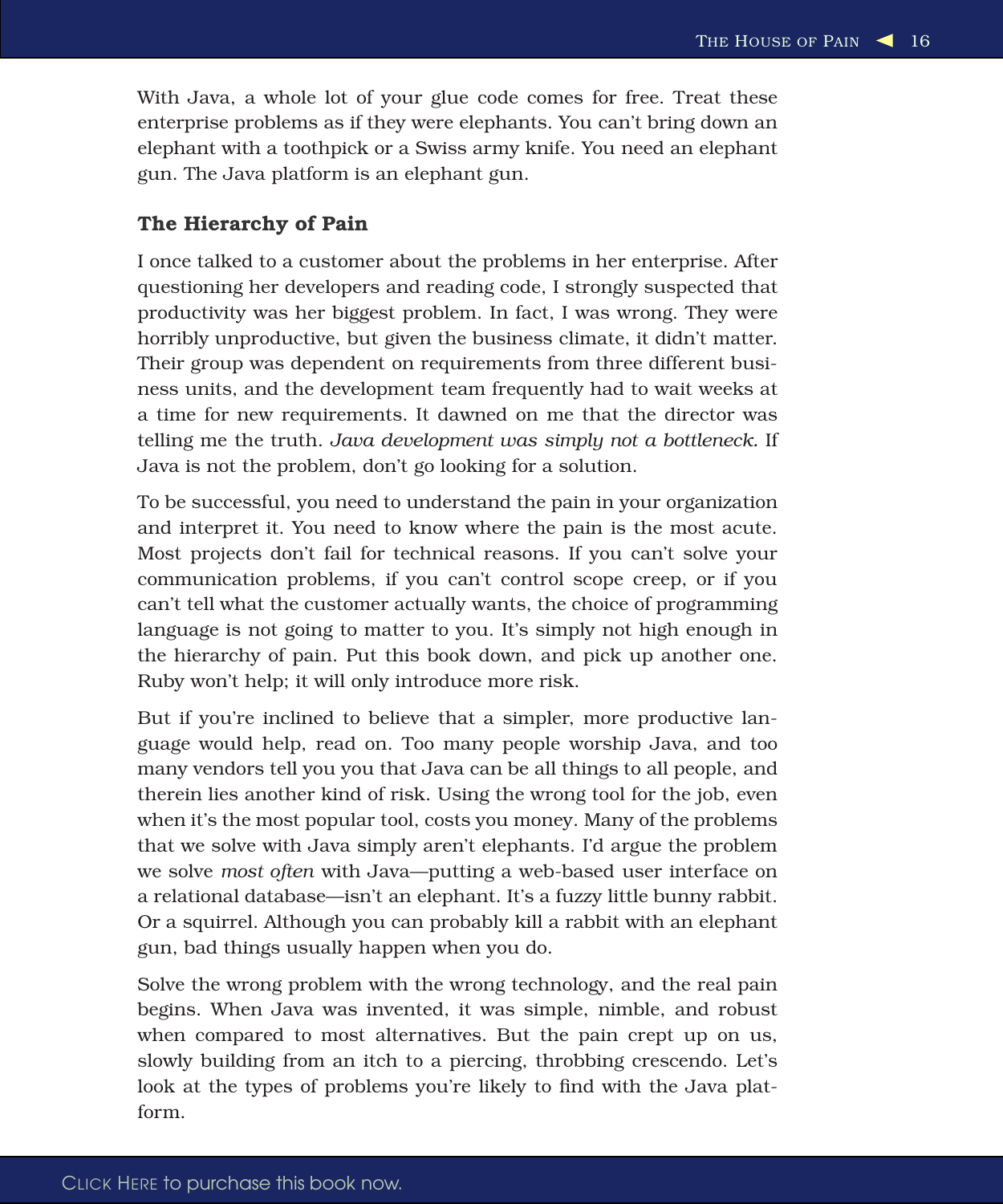### **2.2 Poor Productivity**

More than any other characteristic of any programming language, you can translate productivity to bottom-line dollars. Let each worker do more, and you can carry less staff. Work faster, and your application can deliver value to the business sooner. In most cases, productivity is *the most important consideration* for software development. Whether your project emphasizes quality, features, availability, or performance, productivity is the key to get you there. The best development teams build software in three stages:

- Make it work (delivery).
- Make it right (quality).
- Make it fast (performance).

You can't attack quality or performance without first getting your base running. And you certainly need to make an application available before you can make it highly available. It's all about evolution. You need to deliver tangible business value with every step. In this industry, we've learned that the most productive software development happens in smaller iterations. You simply can't be productive by building fast, clean applications with all possible features the first pass through your development cycle. You'll drown in the details, and you'll likely throw too much code away. It's far better to get something running and then improve it quickly.

You may be using Java because you think it's a clean language and it will save you time in the long run by improving your productivity over the long haul. You are betting that you can introduce new features faster, introduce fewer bugs, and fix the ones that sneak in more quickly.

### **Why Is Productivity So Important?**

Here's an example from another industry. When Japan started building cars, they didn't build them very well. In fact, Japan had a reputation for building junk. They needed to improve quality, and the best path to do so was one iteration at a time.

Japan's quality improved after they applied the technique of Statistical Process Control (SPC) to their manufacturing. The inventor of SPC, Edward Walter Demming, tried to get the United States to adopt these methods in post–World War II America, and it didn't take hold; so,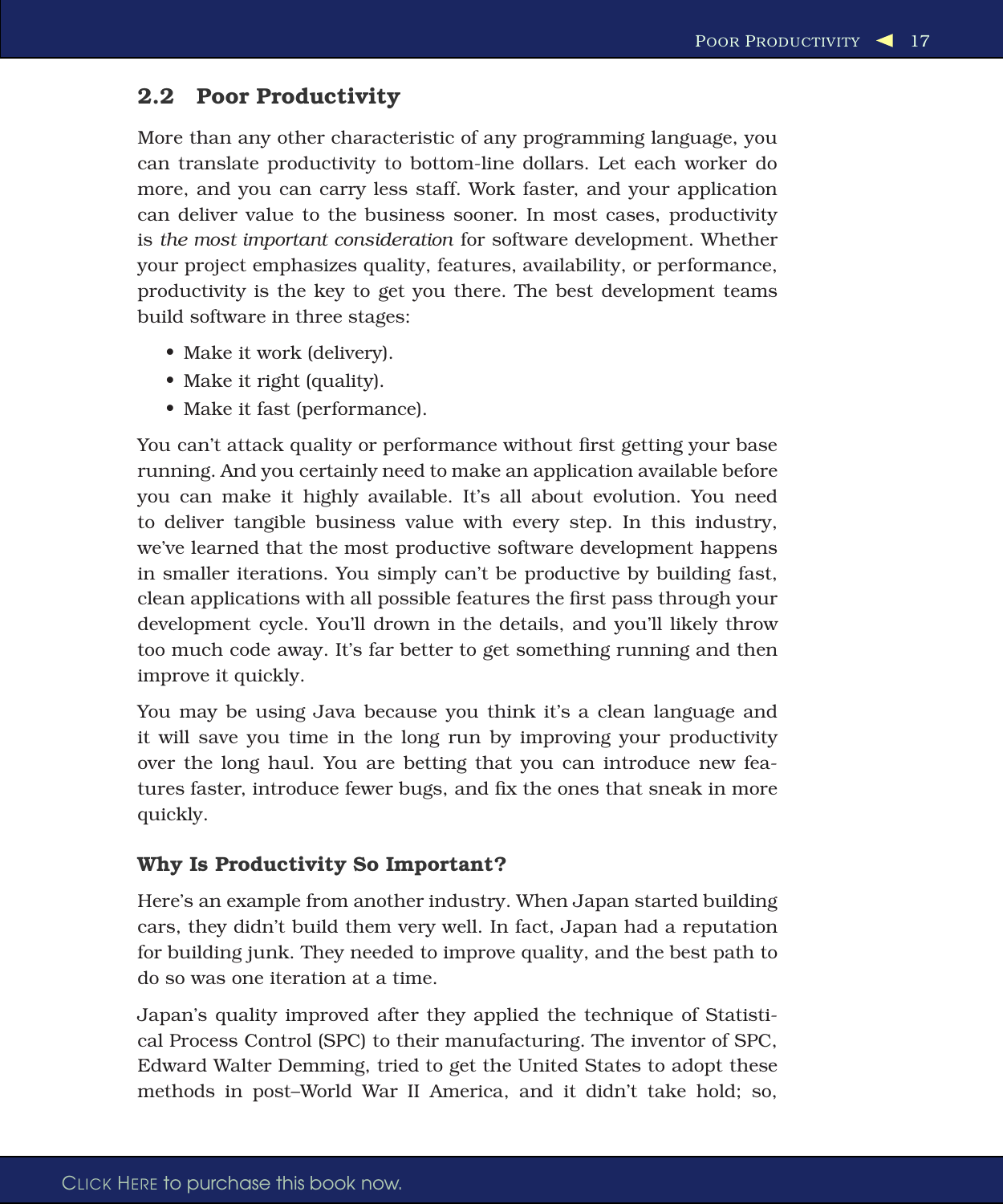

Figure 2.1: Project 1's team concentrated on unnecessary detail too soon

<span id="page-5-0"></span>he took it to Japan, where they needed to rebuild their manufacturing infrastructure after the war. Demming was treated like a god in Japan. They applied his SPC techniques religiously in their automotive industry and eventually unseated Detroit as the top-selling auto manufacturer. They improved slowly, focusing on improving process, especially their cycle time between generations. With a shorter cycle time and leadership focused on process improvement, Tokyo's cars improved faster than Detroit's.

You can apply the same principle to software. With better productivity, you have more time to focus on improvements to features, performance, and quality, *based on the needs of the business*. Figure [2.1](#page-5-0) shows the story. If you had three major pieces of an application to deliver (admin, data entry, and reporting) and you focused on building fast, perfect, feature-rich software for each major component, it would take you a certain amount of time—arbitrarily call it 15 units, if nothing went wrong.

If instead you put something in front of your customers after satisfying your initial set of requirements, you'd learn things from your customers that could save you time. Let's say that each initial iteration takes one unit of time. Assume your administrators say that the new admin con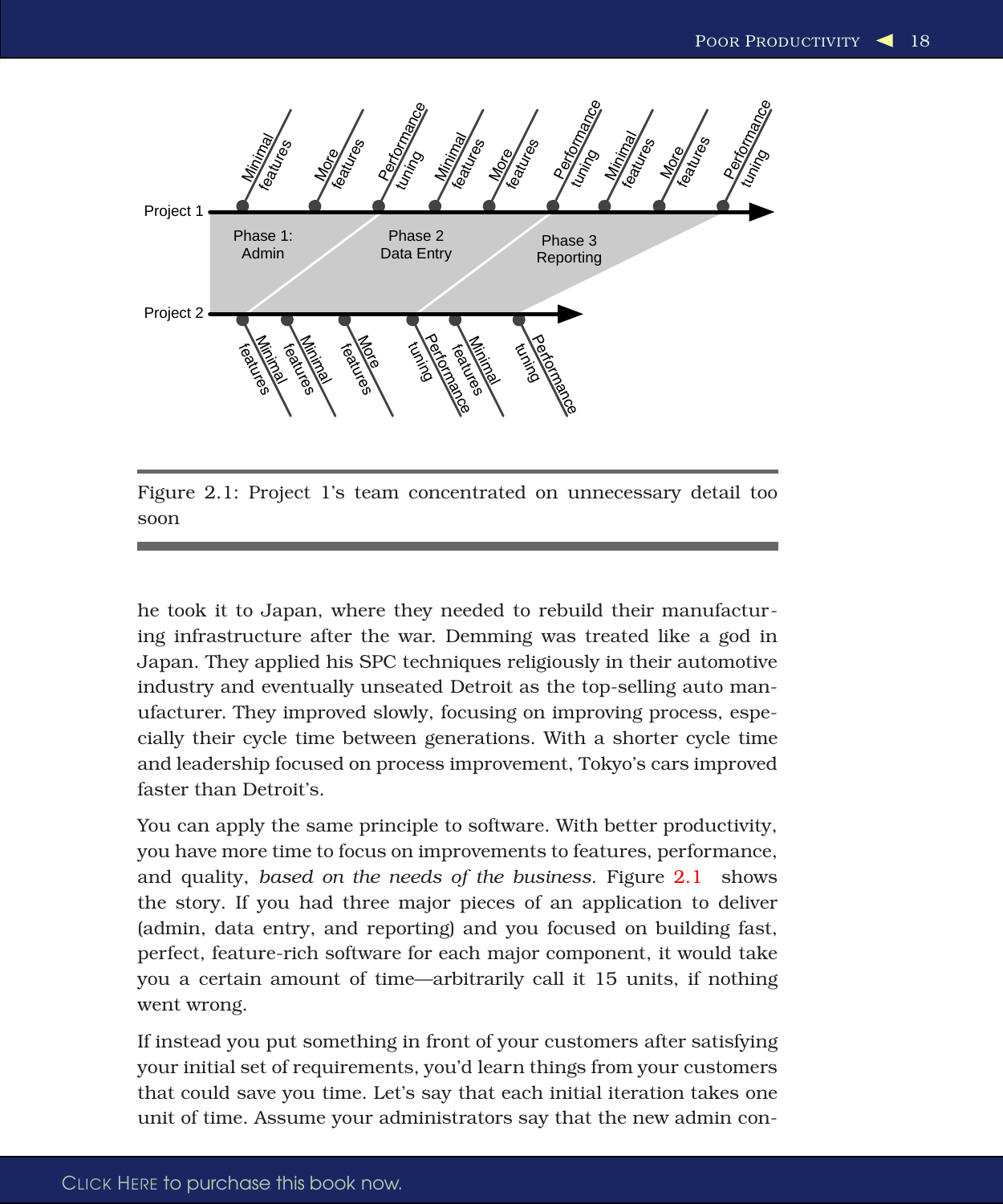sole is fine; in fact, it's far better than the one they're using. Still, you know of some bugs to fix, so you allocate one unit of time for polishing work. Now, let's say your analysts do not like the reporting feature, finding it crude, limiting, and slow (four units). You'd need to do some rework, combined with some polishing and performance work. Customer service reps liked the look and feel of the system, but it could not keep up with the call volume. You'd have to improve performance (two units). You have delivered your software in less than half the time.

So, your goal isn't to be perfect right out of the gate—your goal is to get out of the gate quickly. Then, you iteratively improve. The quicker your iterations, the better off you are. With most applications, rather than anticipating the needs of your users, you should instead strive to get code in front of your users quickly. Then, based on their feedback and the needs of your business, you can apply your resources to address performance optimization, features, and other improvements. Take a lesson from Japan. Strive to cycle faster, and improve with each iteration. If you can do both, you'll beat your competition. That's true in manufacturing, and that's true in software.

### **Productivity of Core Java**

In terms of productivity, in order to understand how Java comes up short, you have to know where it came from. In 1996, C++ was the dominant programming language for application development on server platforms. C++ was not a very productive language, but it *was* fast. At the time, we thought speed was more important than productivity. C++ had all the marketing momentum (from all the Unix vendors, Microsoft, and IBM, among others). C++ had the community. But when conditions are right, new programming languages emerge and old ones fade.

Any new programming language needs a catalyst to get the community rolling. Programming languages need a community in order to achieve widespread success, but it's hard to get new users without a community. When Sun created Java and embedded it into the Netscape Navigator Internet browser, they made some excellent compromises to ramp up a Java community in a hurry:

• Sun made Java look like C++. Java adopted a syntax like that of C++. With a C++-like language, Java didn't have to establish its own community from scratch. It could simply lure in C++ developers.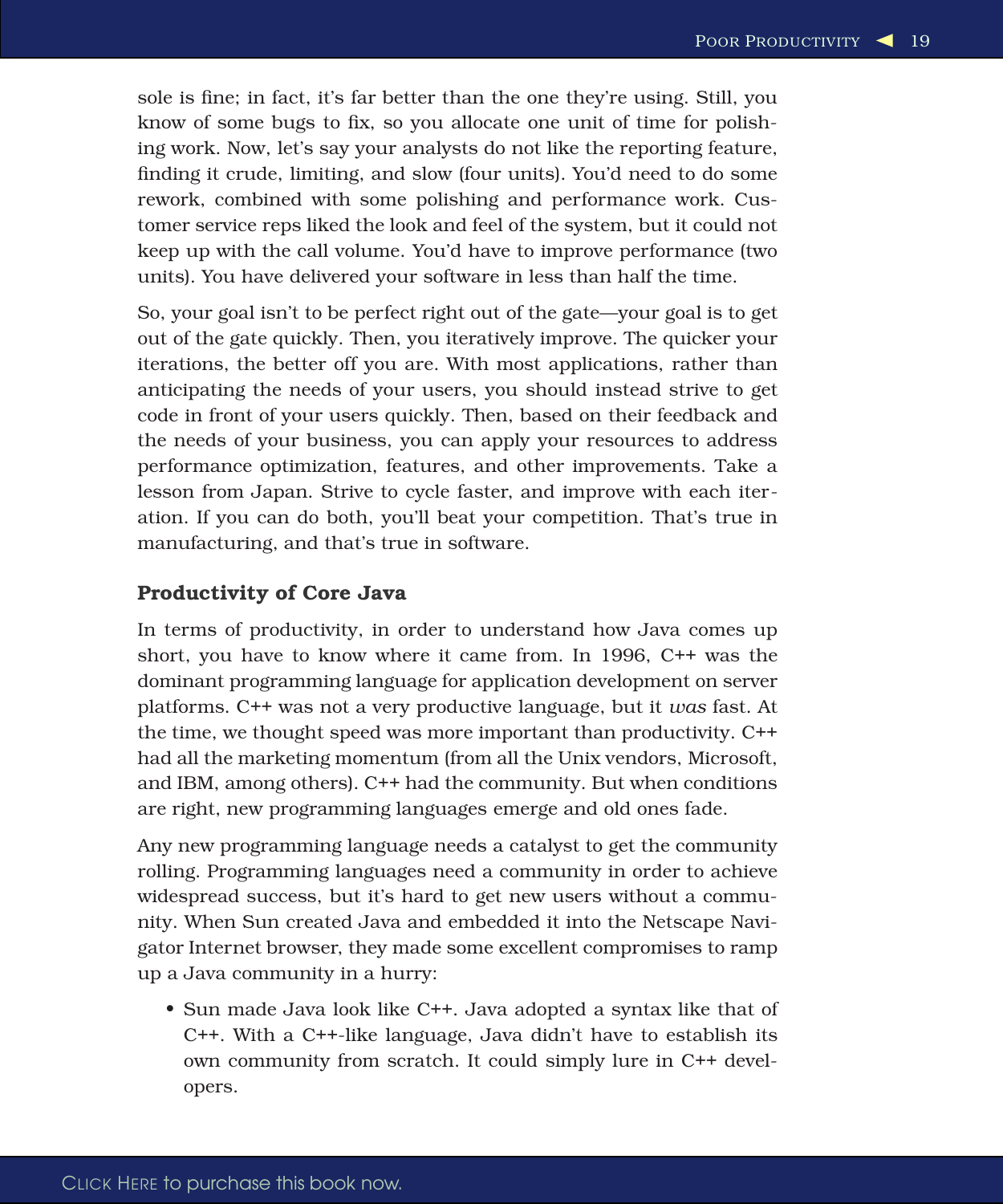- Sun made Java act like C++ in a few important ways. Objectoriented languages let you build applications with a certain kind of building block: an object. Objects have both behavior and data, rolled up together. C++ cheats on object orientation, because some C++ elements, like characters and numbers, are not really objects. Java cheats in the same way.
- Sun copied a C++ feature called *static typing*. Static typing means that certain pieces of an application have one type, and you have to declare that type in advance. Many of the most productive languages for building applications use a different strategy, called *dynamic typing*.

In *Beyond Java*, I assert that Java's creators had to make these compromises to succeed. But compromises have two sides. By building a language that was closer to C++ than alternatives such as Smalltalk or Lisp, Sun was able to attract C++ users to the fledgling language. The downside of these compromises is productivity. C, and C++ by extension, was never designed to build applications. It was designed to build operating systems such as Unix. C++ was designed to be flexible and to produce fast systems code, not to productively build applications. We're now paying for the compromises:

- The C++ syntax, combined with Java's static typing, means programmers have to type too much—Java programs have two to four times the number of characters of similar programs in more dynamic languages such as Ruby. Many believe that shorter programs reduce maintenance costs proportionately.
- Java's static typing requires a compiler, so the compiler can check certain details for programmers, such as several forms of compatibility between two parts of a program. As a consequence, Java developers have to go through an extra compile step hundreds of times a day. Ruby developers don't.
- Java's primitives, are not object-oriented; this means that Java libraries must often be many times larger than libraries for purely object-oriented languages. For example, object-oriented languages have features to turn objects into XML. Similar Java programs have to deal with objects, but also characters, numbers, Booleans, and several other primitive types.

The available evidence to support programmer productivity for any language is remarkably scarce. One of the most compelling studies I've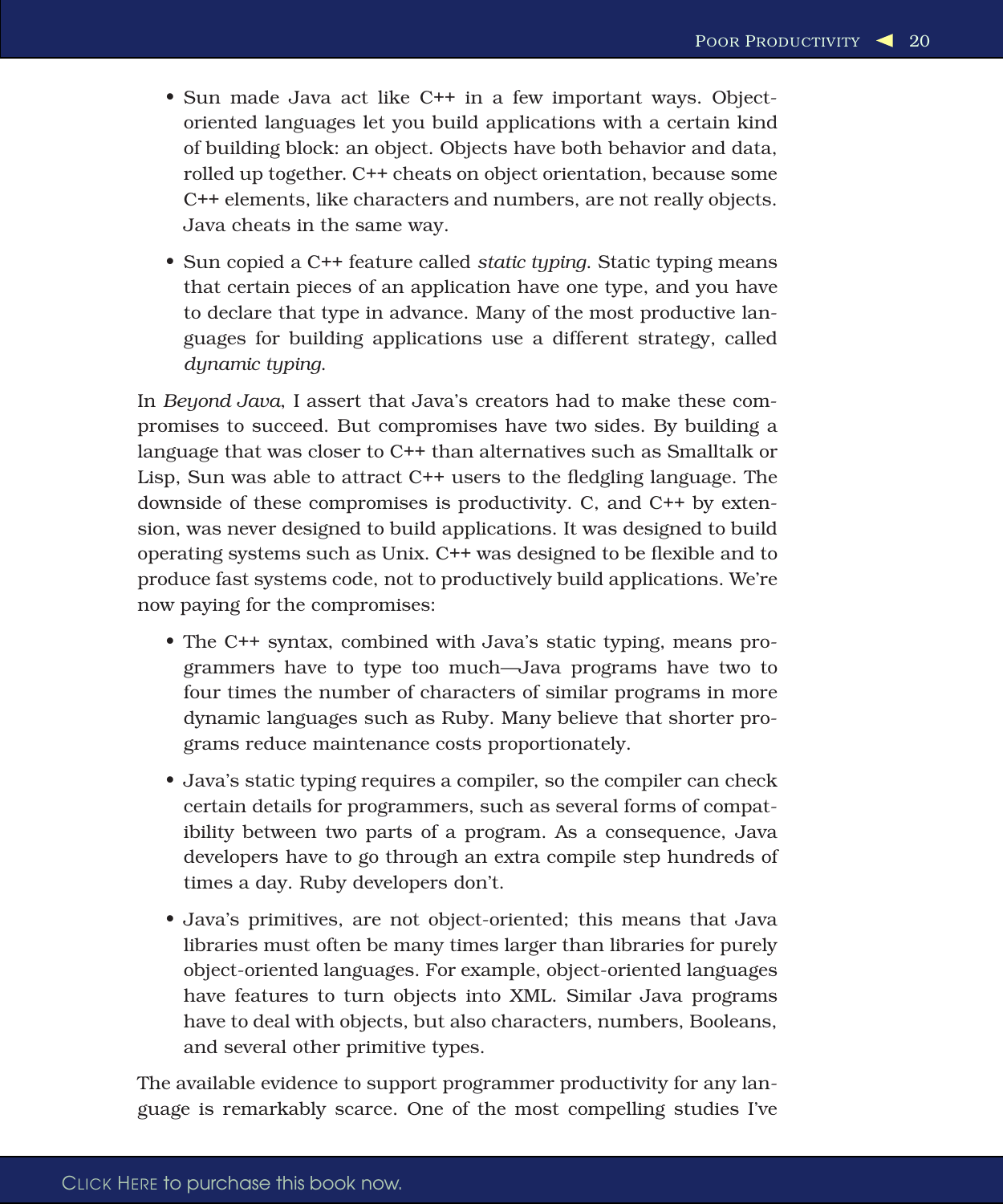

<span id="page-8-0"></span>

seen on the topic is very old and does not relate directly to Ruby. I mention it here only because every single dynamically typed language, the so-called scripting languages, did much better than its statically typed peers. Figure  $2.2$  shows the results of a report<sup>1</sup> comparing productivity of dynamic languages such as Python, REXX, and Tcl to static languages such as C++ and Java. Surprisingly, Java is the worst language in the study, being around one third as productive as the scripting alternatives. Further, Java programs were generally two to three times as long as programs from the scripting languages. You could argue that tools and frameworks have gotten better since then, but we've also seen extensive bloating and a proliferation of frameworks. To many, these problems represent a productivity gash too large for any IDE to patch.

In Chapter [4,](#page--1-0) *Pilot*, on page [59,](#page--1-0) we'll look at a number of reasons that Ruby development can be many times as productive as Java development for certain problem domains. If you're interested but not convinced, you can do a prototype and measure productivity for yourself.

### **Productivity in Frameworks**

You might think you could sacrifice some productivity when you're dealing with the low-level Java programming language and make up that time by using one of the thousands of Java frameworks. Usually, you'd be wrong.

<sup>1</sup>[http://page.mi.fu-berlin.de/~prechelt/Biblio/jccpprt\\_computer2000.pdf](http://page.mi.fu-berlin.de/~prechelt/Biblio/jccpprt_computer2000.pdf)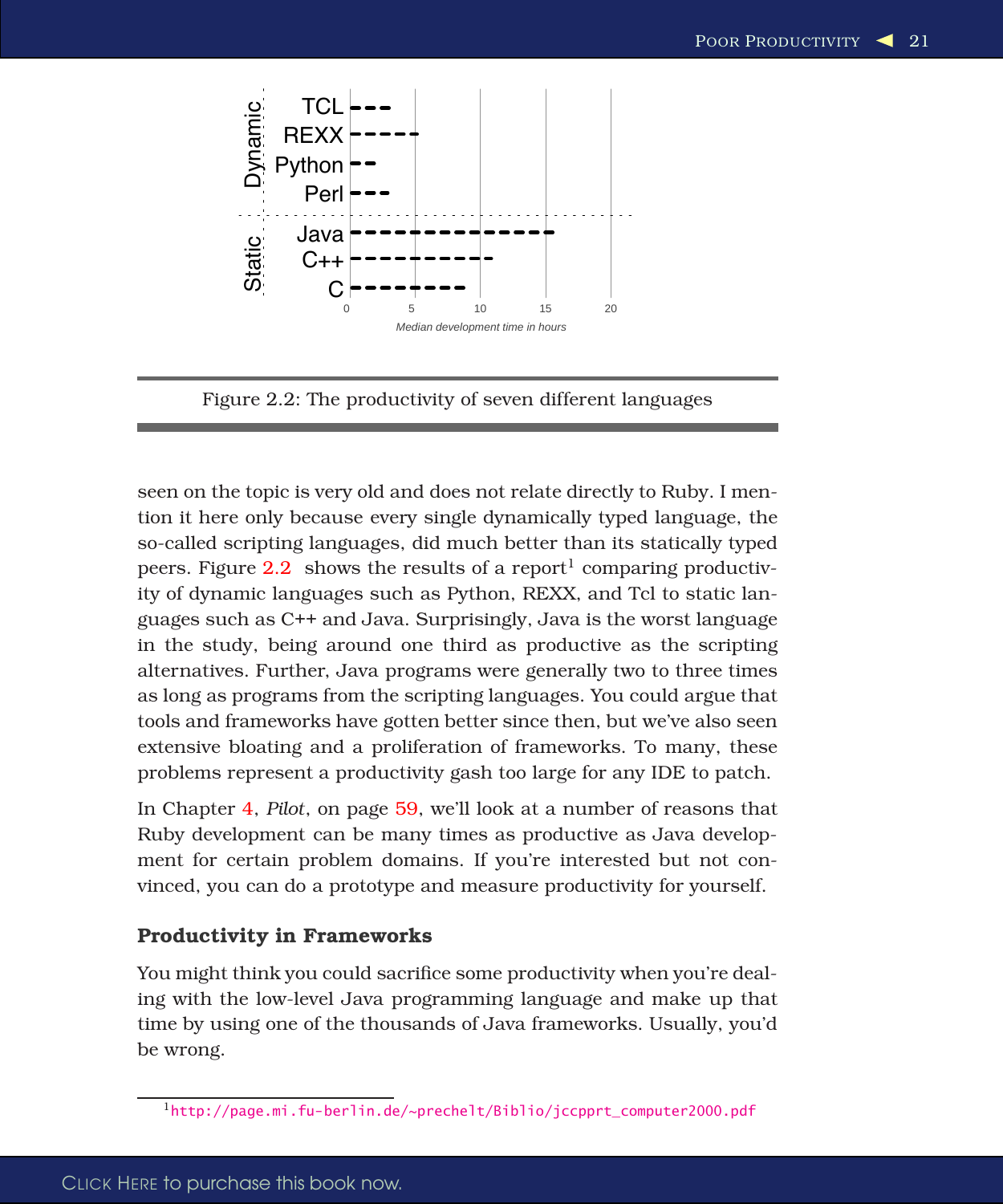*Essential complexity* is the complexity required to do a job. If your application does tax returns, your application is going to be at least as complex as the requirements in the tax law. *Nonessential complexity*, also called *accidental complexity*, deals with the complexity you introduce to your environment. Martin Fowler, one of the most influential consultants in the computing profession, suggests Java frameworks introduce too much nonessential complexity. When you look at the history of enterprise computing in Java, you have to conclude he's right.

### What's wrong with Java?—A discussion with Martin Fowler *Chief scientist of ThoughtWorks, author of Patterns of Enterprise Application Architecture*

### *Q: What was your first object-oriented programming language?*

Early in my career, I had an interest in objects. I worked with Smalltalk and C++. Most people at that time started with one or the other, but knowing both gave me a certain advantage. I got a distinctly schizophrenic view of the world. I was always conscious of the benefits of Smalltalk over C++. I didn't believe that people should use C++ for enterprise applications, but they did. When Java came along, we gained some, primarily because Java killed C++ for enterprise application development. But like many old Smalltalkers, I felt Java was a step backward from Smalltalk.

### *Q: What are the advantages of Java over Ruby?*

With Java, you get sophisticated tools. I feel the pain when I have to leave the Intellij IDE. For companies, the stability of Java (and .NET, Java's separated-at-birth twin) is important, because post-COBOL, things were unstable with many languages and tools where it was hard to see what would last.

#### *Q: What are the limitations of Java as you see them?*

I usually hear people complain about static typing, which is important but not the whole story. Java guys spend too much time dealing with all the technical stuff that surrounds the core business behavior; this is complexity that's not helping to deal with the business problem. Our CEO (ThoughtWorks CEO Roy Singham) likes to taunt Java by saying it has failed the enterprise. The fact that we have to do all of this machinery means developers are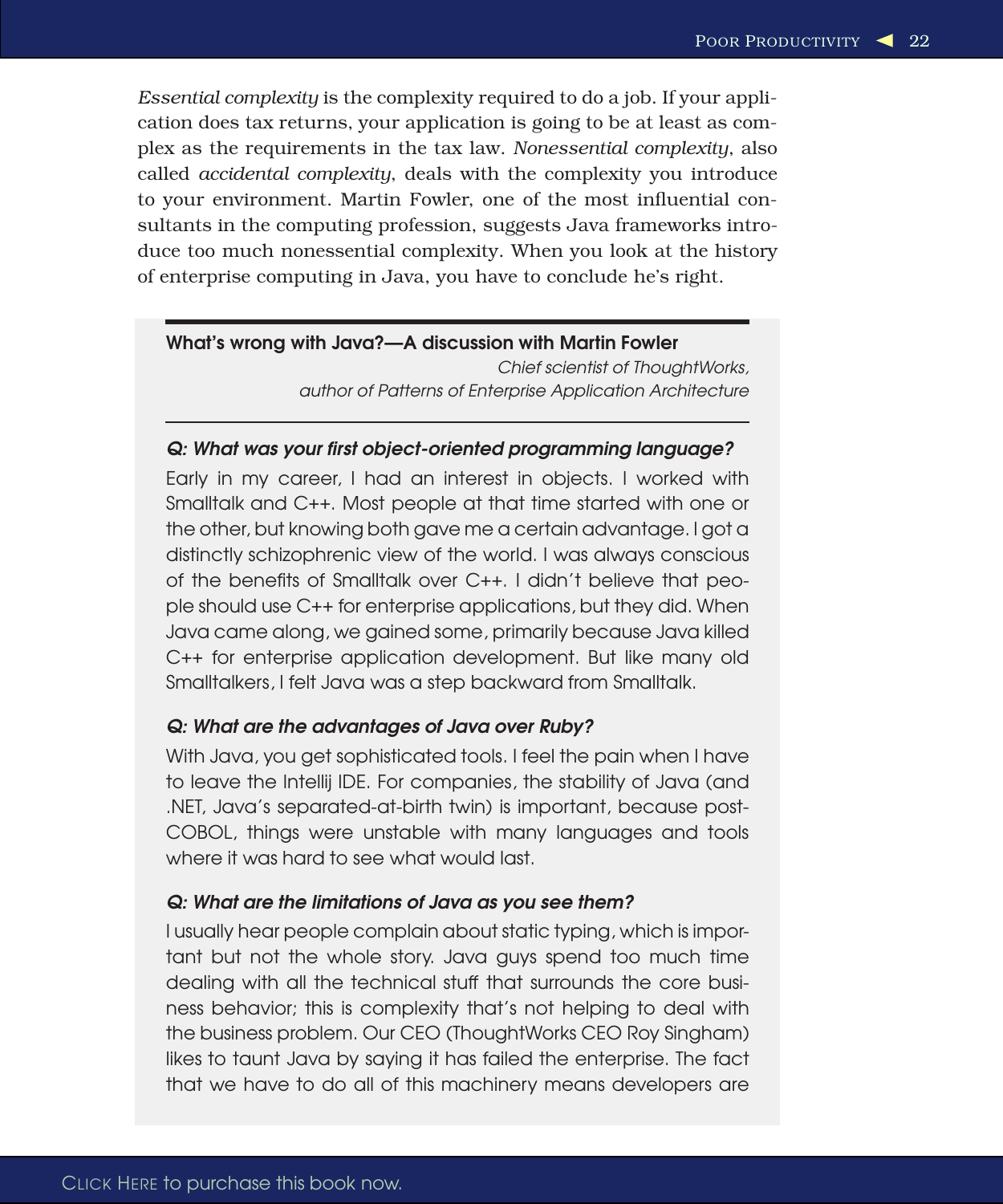not thinking enough about business issues. They're thinking about how to move data in and out of a database, and in and out of a GUI.

### *Q: Where did Java go wrong?*

There's so much of a push in the Java world to keep lesser-skilled developers from making messes, and that idea has failed. The idea that you can keep people from shooting themselves in the foot is appealing, but it's not what we've seen in practice. There are far too many overly complex bad Java apps out there.

Overall, Java is just too complicated. *No Silver Bullet* [\[Bro86\]](#page--1-1) made the distinction between essential and accidental complexity. For example, if you're building a payroll system, the payroll business rules represent real complexity. But with Java, accidental complexity is most of the total effort. The EJB fiasco made this worse. EJB is a stunningly complex framework but is far too complex for most of the applications we see. Spring and Hibernate are a huge step forward, but there's still this nagging feeling that there's too much accidental complexity.

#### *Q: Do you see any real alternatives to Java?*

In the enterprise space in the last six years, a dark horse is stalking the .NET/Java duopoly: LAMP. LAMP stands for Linux, Apache, MySQL, and one of the *P-scripting* languages from PHP, Perl, and Python. In reality, LAMP has come to signify some combination of open source frameworks, plus a scripting language. By that definition, Ruby is an honorary part of the LAMP equation; you just have to ignore the downstroke on the *R*.

I used Perl for a little while, but I gave up when I couldn't even read some of the stuff I wrote. Some things in LAMP are now getting more interesting because the scripting languages are getting closer—application designs are getting better. I got into Python for a while, because objects were much more fluent, and it was much more dynamic than Java.

But don't forget that these are still early days. As I talk about this, we don't have much experience of Rails in the field.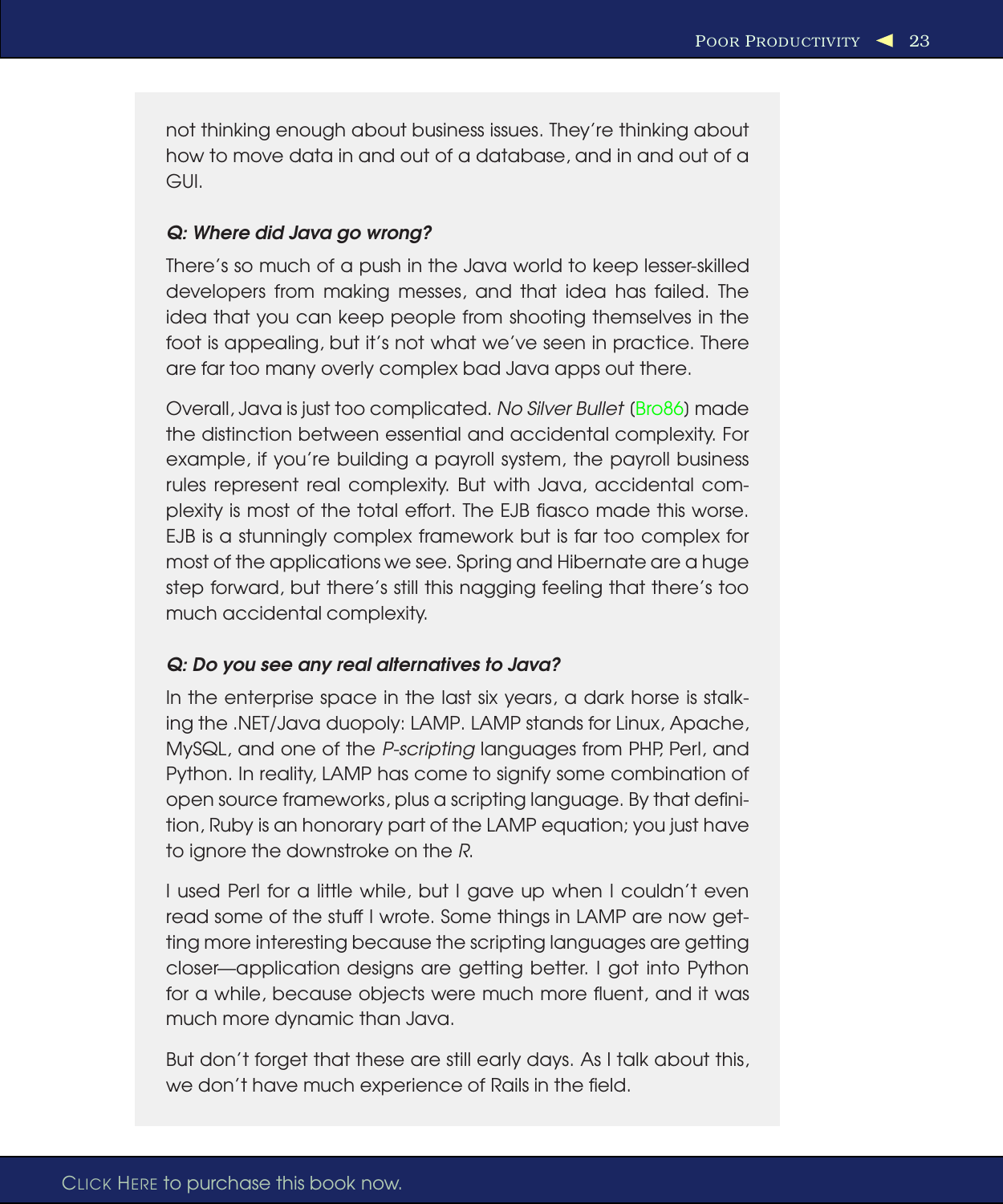At the moment it looks good, good enough to be worth exploring further, but until we see the practice in the field, we won't know for sure.

### *Q: Can Java be fixed?*

That's an interesting question. You need to first answer the question, "What do they need to do to evolve the language to look more like the languages that feel more comfortable?" I'm not completely sure what that list is, but we could come up with such a list. But it's not just the language. It's all of the libraries. Can you meld those to take advantage of the new languages? What impact will new language fixes have on the frameworks? Are the frameworks going to be able to become more dynamic? Or are there so many frameworks that we've become locked into a static mind-set?

On another level, can people really replicate the design decisions that David Heinemeier Hansson (creator of Ruby on Rails) made? Take convention over configuration. It's one of those things where people can worry about all of the things that can go wrong instead of concentrating on what's going right. I like that decision. It's gutsy and so much against conventional wisdom. Lots of evidence suggests that it does work. Can that decision be brought into Java frameworks?

### *Q: Will Java be fixed?*

I don't really care. Because one way or another, we win. My heart is behind the underdog, though.

### **EJB**

Since about 1999, most of the commercial Java brainpower has been focused on the hardest enterprise problems. In December 1998, the Java Community Process (JCP), unleashed the EJB (Enterprise JavaBeans) framework onto the Java developer population.

This terrible creature was very powerful, but that beast brought along too many of its own problems, including unmanageable complexity and poor performance.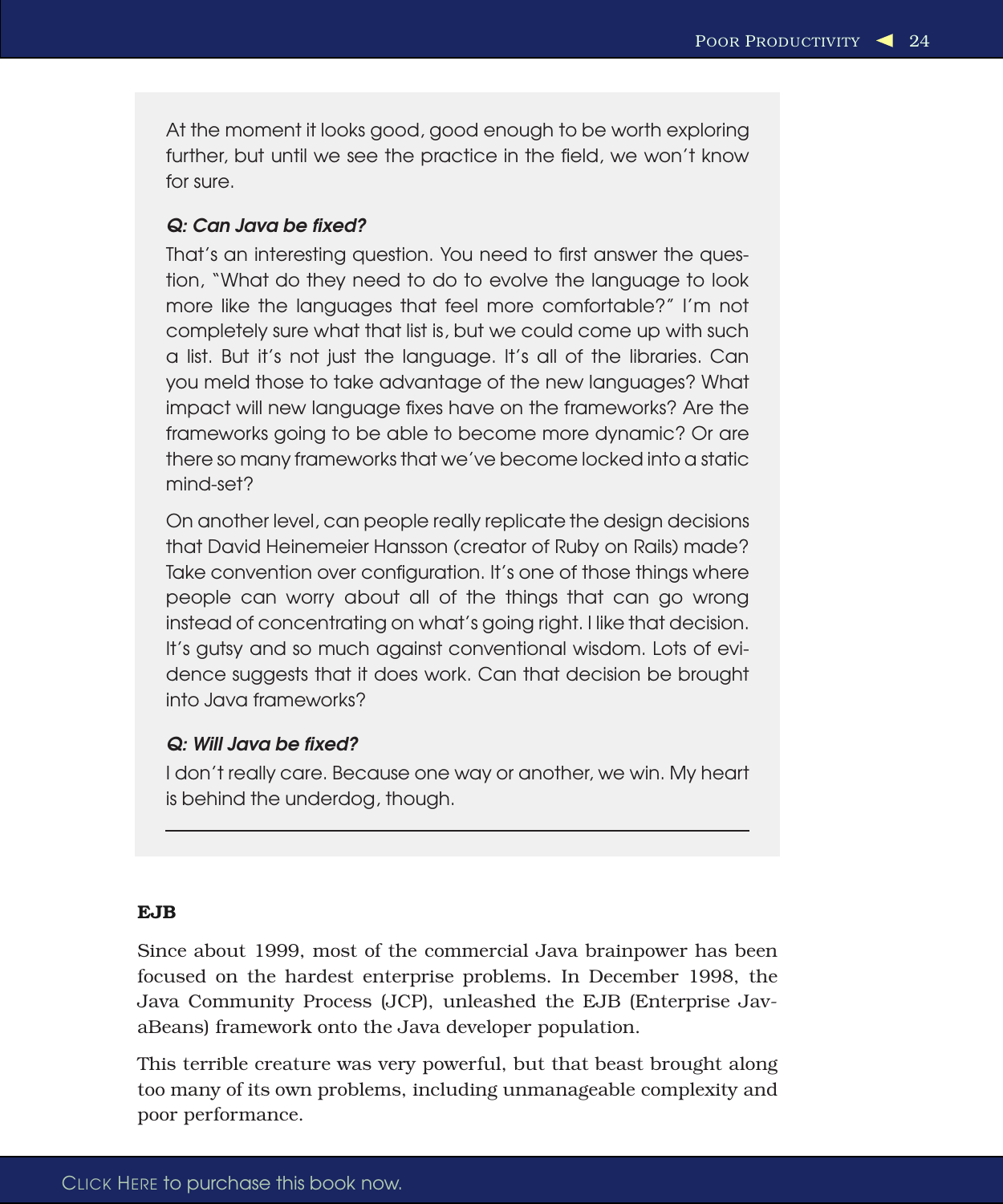## Competitive Edge

Now that you've gotten an introduction to the individual practices of an agile developer, you may be interested in some of our other titles. For a full list of all of our current titles, as well as announcements of new titles, please visit <www.pragmaticprogrammer.com>.

### Ship It!



**Agility for teams.** The next step from the individual focus of *Practices of an Agile Developer* is the team approach that let's you *Ship It!*, on time and on budget, without excuses. You'll see how to implement the common technical infrastructure that every project needs along with well-accepted, easy-to-adopt, bestof-breed practices that really work, as well as common problems and how to solve them.

### **Ship It!: A Practical Guide to Successful Software Projects**

Jared Richardson and Will Gwaltney (200 pages) ISBN: 0-9745140-4-7. \$29.95

### My Job Went to India

**World class career advice.** The job market is shifting. Your current job may be outsourced, perhaps to India or eastern Europe. But you can save your job and improve your career by following these practical and timely tips. See how to:  $\bullet$  treat your career as a business • build your own brand as a software developer • develop a structured plan for keeping your skills up to date • market yourself to your company and rest of the industry • keep your job!

#### **My Job Went to India: 52 Ways to Save Your Job** Chad Fowler (208 pages) ISBN: 0-9766940-1-8. \$19.95



Visit our secure online store: <http://pragmaticprogrammer.com/catalog>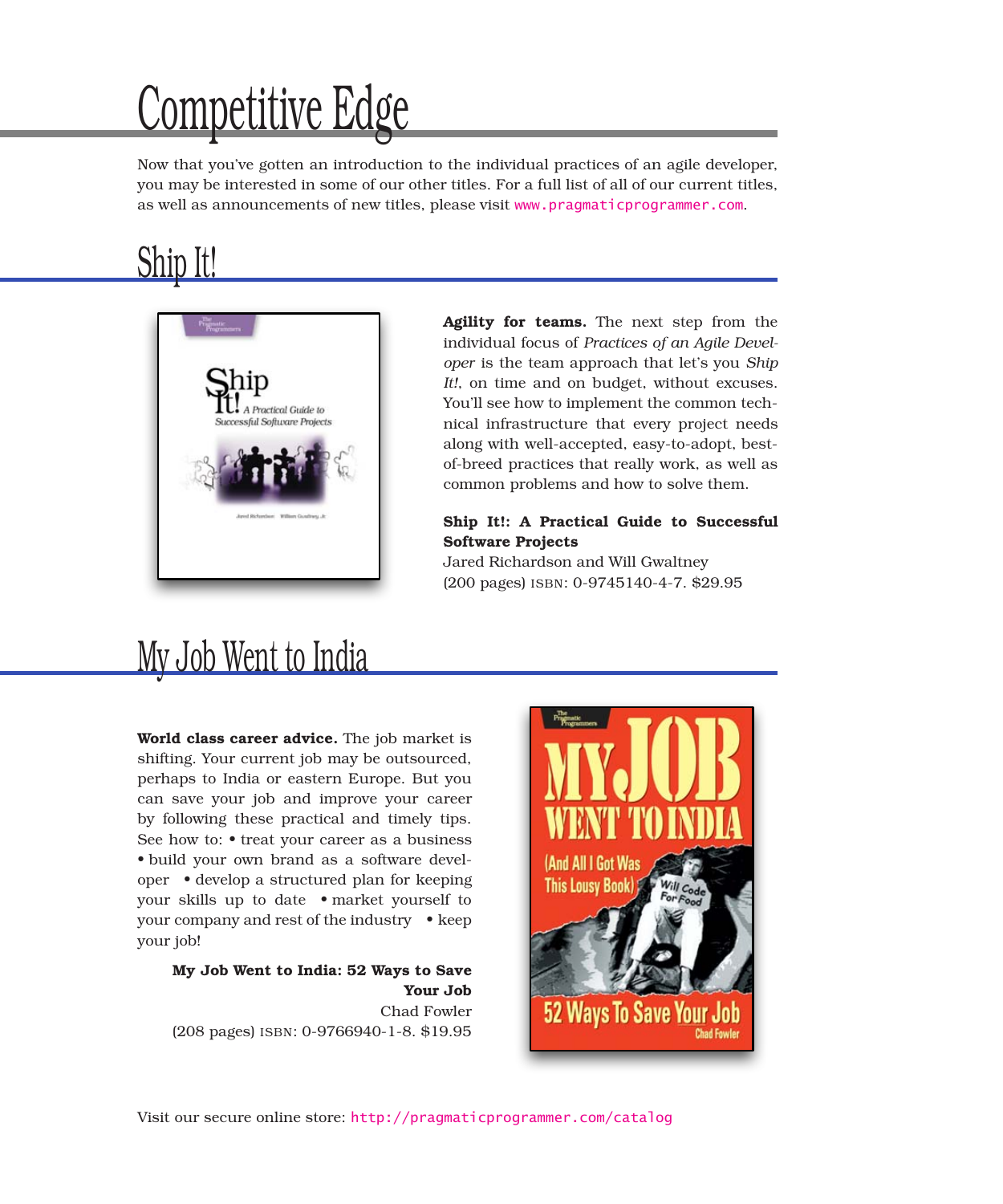# Cutting Edge

Learn how to use the popular Ruby programming language from the Pragmatic Programmers: your definitive source for reference and tutorials on the Ruby language and exciting new application development tools based on Ruby.

The *Facets of Ruby* series includes the definitive guide to Ruby, widely known as the PickAxe book, and *Agile Web Development with Rails*, the first and best guide to the cutting-edge Ruby on Rails application framework.

### Programming Ruby (The PickAxe)

### **The definitive guide to Ruby programming.**

• Up-to-date and expanded for Ruby version 1.8. • Complete documentation of all the built-in classes, modules, methods, and standard libraries. • Learn more about Ruby's web tools, unit testing, and programming philosophy.

> **Programming Ruby: The Pragmatic Programmer's Guide, 2nd Edition** Dave Thomas with Chad Fowler and Andy Hunt (864 pages) ISBN: 0-9745140-5-5. \$44.95



### Agile Web Development with Rails



#### **A new approach to rapid web development.**

Develop sophisticated web applications quickly and easily • Learn the framework of choice for Web 2.0 developers • Use incremental and iterative development to create the web apps that users want • Get to go home on time.

### **Agile Web Development with Rails: A Pragmatic Guide**

Dave Thomas and David Heinemeier Hansson (570 pages) ISBN: 0-9766940-0-X. \$34.95

Visit our secure online store: <http://pragmaticprogrammer.com/catalog>